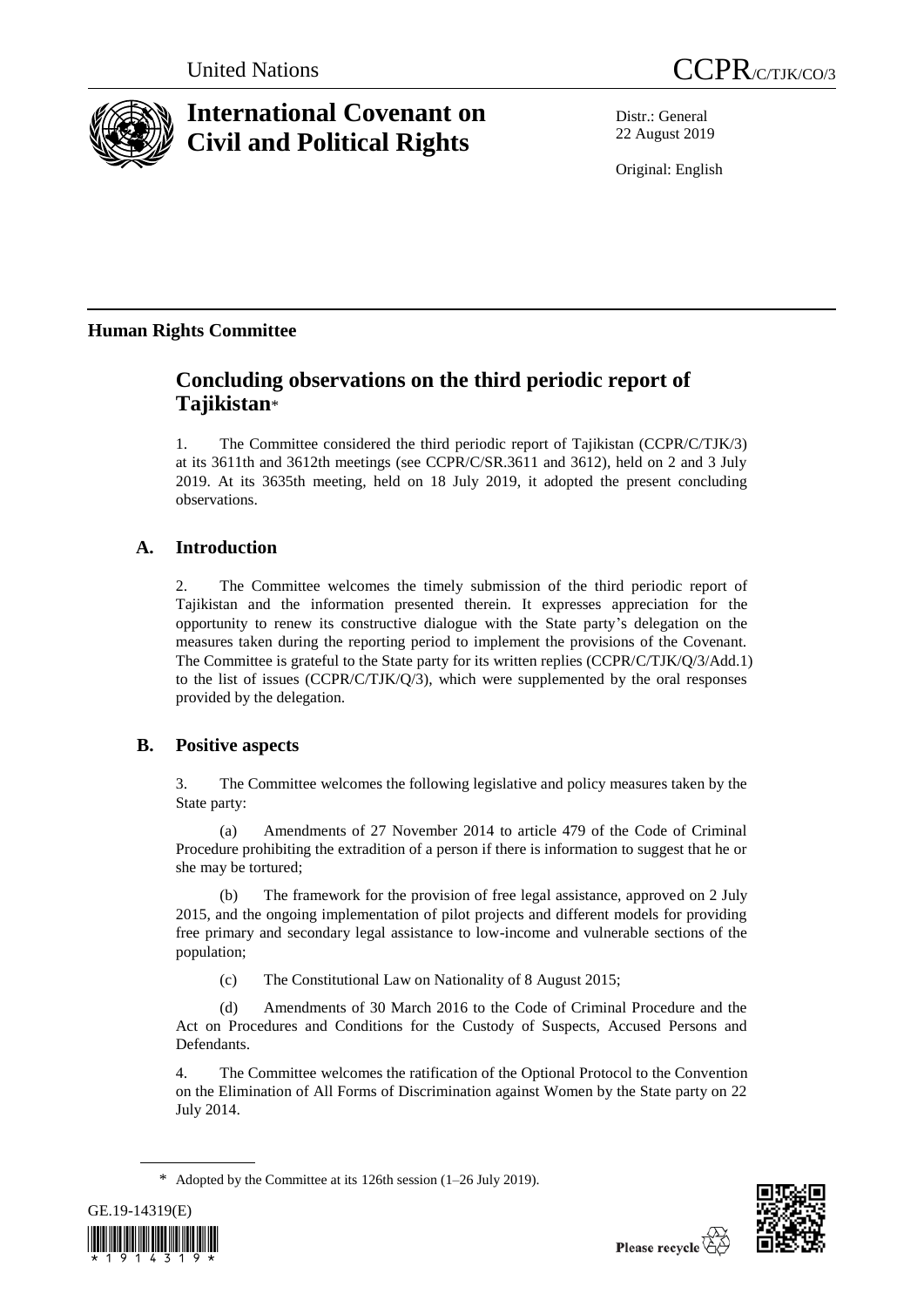## **C. Principal matters of concern and recommendations**

## **The Covenant in the domestic legal order**

5. While taking note of the direct applicability of the Covenant to the domestic legal order and the guidelines set out by the Supreme Court on 18 November 2013 on the application by courts of ratified international legal instruments, the Committee regrets that the State party was not able to provide any specific examples of application of the Covenant in court judgments, as requested in its previous concluding observations (CCPR/C/TJK/CO/2, para. 4) (art. 2).

## 6. **The State party should take appropriate measures to raise awareness of the Covenant and its applicability in domestic law among judges, prosecutors and lawyers, including by providing specific and adequate training on the Covenant and by making the Covenant and the work of the Committee part of legal education.**

## **Implementation of the Covenant and its Optional Protocol**

7. The Committee remains concerned (see CCPR/C/TJK/CO/2, para. 4) about the State party's continuing failure to implement the Views adopted by the Committee under the Optional Protocol and the lack of effective mechanisms and procedures for authors of communications to seek, in law and in practice, the full implementation of the Views (art. 2).

8. **The Committee recalls its general comment No. 33 (2008) on the obligations of States parties under the Optional Protocol. The State party should take all the measures necessary, including legislative measures, to ensure that mechanisms and appropriate procedures are in place to give full effect to the Views adopted by the Committee so as to guarantee the right of victims to an effective remedy when there has been a violation of the Covenant, in accordance with article 2 (3) of the Covenant. It should promptly and fully implement all pending Views issued with respect to it.**

#### **National human rights institution**

9. While noting that the mandate and monitoring functions of the Commissioner for Human Rights (Ombudsman) were expanded in 2014 and 2016, the Committee remains concerned (see CCPR/C/TJK/CO/2, para. 5) that the Office of the Ombudsman still does not fully comply with the principles relating to the status of national institutions for the promotion and protection of human rights (Paris Principles) (art. 2).

10. **The State party should step up its efforts to achieve the full compliance by the Commissioner for Human Rights with the Paris Principles, including by strengthening its independence and by providing the institution with adequate financial and human resources to enable it to discharge its expanded mandate independently and effectively.**

## **Corruption**

11. While noting the measures taken to combat corruption, including the adoption of the procedure to analyse corruption risks in organizations (government decision No. 465 of 28 October 2016), the stiffening of sanctions for bribe-taking in 2018 and the plan of action to implement the recommendations made by the Organization for Economic Cooperation and Development (OECD) in the framework of the 2018–2019 Istanbul Anti-corruption Action Plan, the Committee is concerned about reports that corruption, including bribe-seeking by public officials, is widespread. It is concerned that the full scope of the definition of corruption in accordance with international standards has yet to be reflected in the national criminal legislation, inter alia as regards the inclusion of proposing, demanding and accepting the promise or offer of unlawful benefits as separate offences, non-material bribes or benefits and the criminalization of illicit enrichment or trading in influence, and notes in this regard that the working group established in 2016 to revise the Criminal Code would also consider corruption-related offences. The Committee is also concerned that the main specialized body in charge of detecting and investigating corruption offences, namely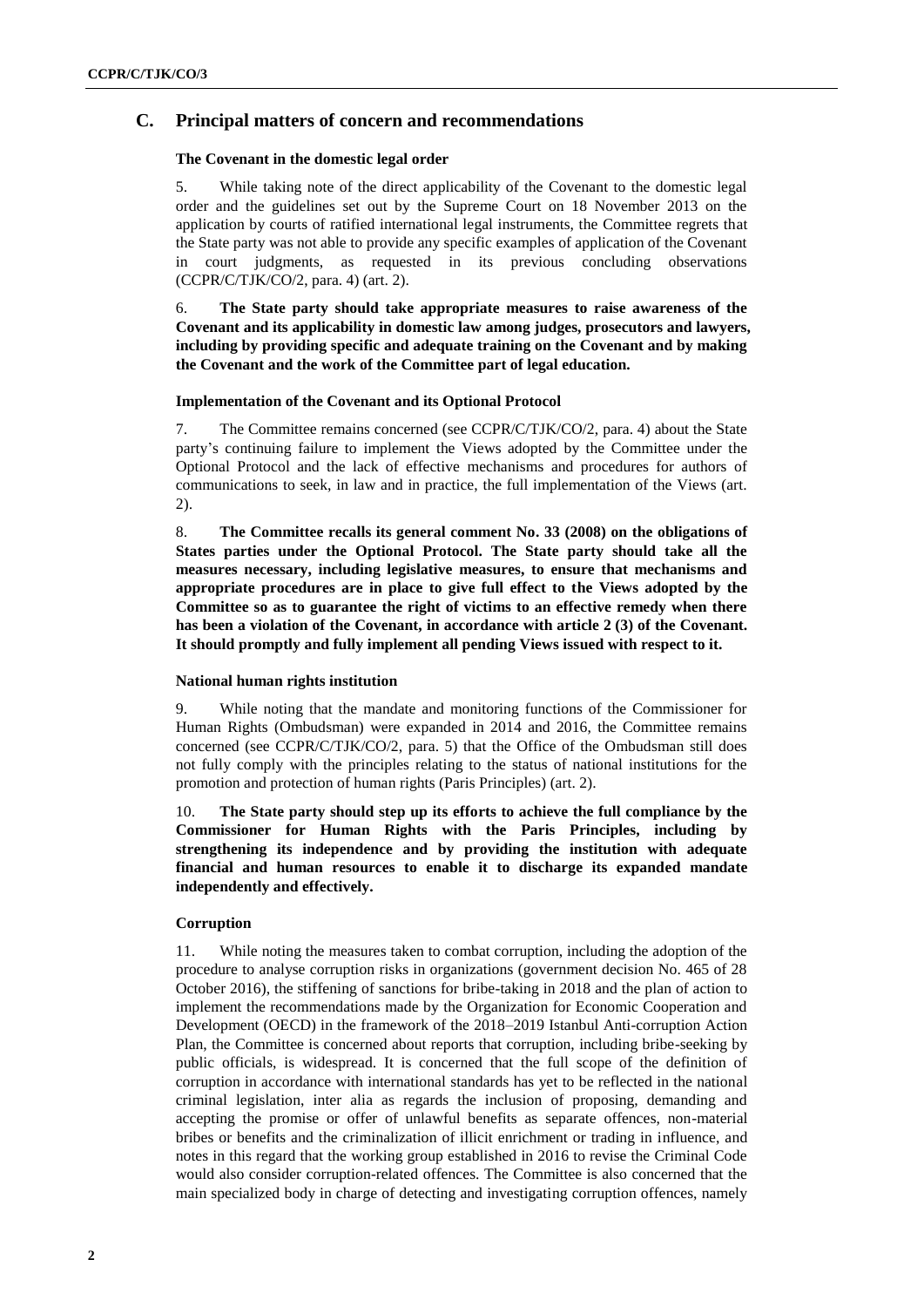the Agency for State Financial Control and Combating Corruption, is not sufficiently independent from the executive branch (arts. 2 and 25).

12. **The State should take all the measures necessary to combat corruption effectively, including by revising the Criminal Code to give effect to the OECD recommendations regarding the definition and criminalization of all elements of corruption, providing relevant training to law enforcement agencies, prosecutors and judges on detecting, investigating and prosecuting corruption, and strengthening the operational and structural independence and specialization of law enforcement agencies and prosecutors dealing with corruption cases to enable the investigation of complex and high-level corruption cases.**

#### **Anti-discrimination framework**

13. While noting that article 17 of the Constitution and other legislative acts guarantee equality before the law and the rights of every person without discrimination on several grounds, the Committee is concerned that the existing legal framework does not afford comprehensive protection against discrimination on all the grounds prohibited under the Covenant and regrets the lack of information, inter alia on the prohibition of discrimination in the private sphere and on effective remedies for all forms of discrimination. The Committee notes that a working group was set up in 2018 to prepare a bill on the prohibition of discrimination and regrets that no further details have been provided regarding the bill and the timeline for its adoption (arts. 2 and 26).

14. **The State party should take all the measures necessary, including by adopting a comprehensive anti-discrimination law, to ensuring that its legal framework provides adequate and effective substantive and procedural protection against all forms of direct, indirect and multiple discrimination, including in the private sphere, on all the prohibited grounds under the Covenant, including colour, opinion, birth, sexual orientation, gender identity and other status, as well as access to effective and appropriate remedies for victims of discrimination.**

#### **Discrimination and violence on grounds of sexual orientation and gender identity**

15. The Committee is concerned about reports of deep-rooted discrimination against lesbian, gay, bisexual and transgender individuals, including homophobic and transphobic rhetoric by public officials, violence and harassment, including arbitrary arrest, detention and extortion by law enforcement officials. The Committee is concerned about reports, although they are denied by the State party, that individuals suspected of being lesbian, gay, bisexual or transgender were identified following special operations entitled "Morality" and "Purge" and placed on a registry, which exacerbates their social stigmatization. The Committee is also concerned at the statement made by the Commissioner for Human Rights in January 2019 that international recommendations regarding the protection of lesbian, gay, bisexual and transgender rights would not be followed because they would be contrary to the "moral and ethical norms of relationships among people in the country" (arts. 2, 7, 9, 17 and 26).

16. **The State party should: (a) provide effective protection against all forms of discrimination and violence on the basis of sexual orientation and gender identity, both in law and in practice, and ensure that no such discrimination or violence is tolerated and that such conduct is properly addressed and remedied; (b) combat homophobic and transphobic discourse, including by providing appropriate training to law enforcement and other officials on combating discriminatory attitudes towards lesbian, gay, bisexual and transgender individuals and by conducting similar awareness-raising activities aimed at the general public; and (c) investigate law enforcement practices to ensure that lesbian, gay, bisexual and transgender individuals are not registered and end any such practices that unduly interfere with their rights, including to privacy and to liberty and security.**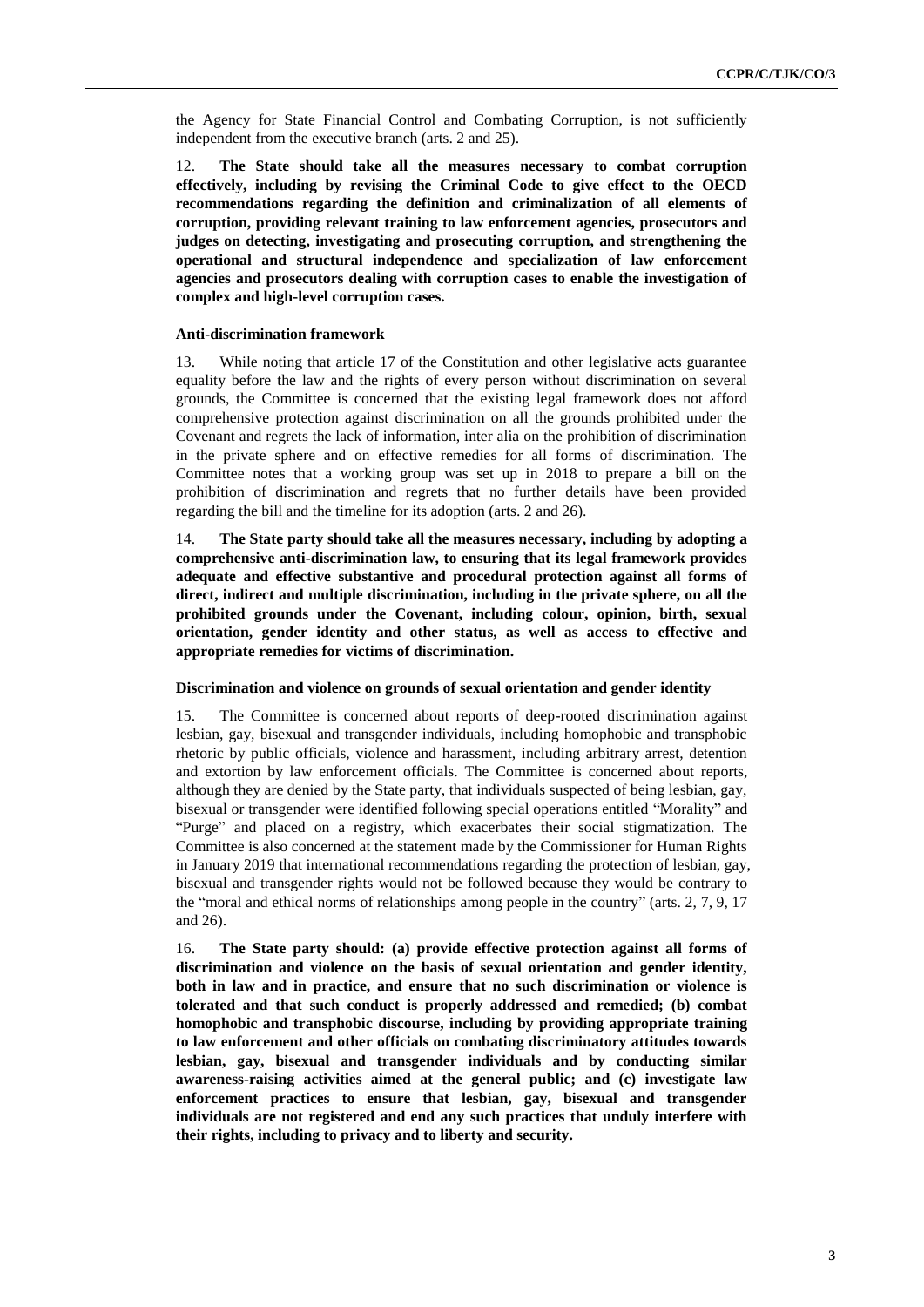## **Equality between men and women**

17. While welcoming the measures taken to promote gender equality, including the national strategy on promoting the role of women for the period 2011–2020 and the plan of action for the period 2015–2020, the Committee is concerned that: (a) women continue to be underrepresented in political and public life, including in the parliament, in executive bodies, including local executive and local self-governing bodies, and in the judiciary; (b) despite its prohibition by law, polygamy reportedly persists in practice, including due to large numbers of religious marriages (*nikokh*) (arts. 2, 3, 25 and 26).

18. **The State party should strengthen the measures aimed at ensuring gender equality, including by: (a) stepping up efforts to achieve within specific time frames an equitable representation of women in political and public life, including in the parliament, in executive bodies at national and local levels and in the judiciary, particularly in decision-making positions, if necessary through appropriate temporary special measures, to give effect to the provisions of the Covenant; and (b) enforcing effectively the legal prohibition of polygamy and conducting targeted community awareness-raising campaigns.** 

## **Violence against women, including domestic violence**

19. While welcoming the various measures taken to address violence against women, including domestic violence, such as the State programme on the prevention of domestic violence for the period 2014–2023, the Committee remains concerned (see CCPR/C/TJK/CO/2, para. 7) that domestic violence remains prevalent and is largely underreported, with 80 per cent of women dealing with domestic violence within the family and only 6 per cent approaching law enforcement bodies or seeking the assistance of a lawyer, according to the results of the medical-demographic study conducted by the State party in 2017. The Committee is also concerned about the low number of criminal prosecutions compared with the number of reported cases of domestic violence (arts. 2, 3, 7 and 26).

20. **The State party should redouble its efforts to prevent and combat all forms of violence against women effectively, including by:**

(a) **Strengthening preventive measures, including by instituting and conducting awareness-raising and education campaigns about the unacceptability and adverse impact of violence against women and by systematically informing women of their rights and the avenues available for obtaining protection, assistance and redress;**

(b) **Establishing an effective mechanism to encourage the reporting of cases of violence against women;**

(c) **Ensuring that law enforcement officials, the judiciary, prosecutors and other relevant stakeholders receive appropriate training on gender-sensitive detection, handling and investigation of cases of violence against women;**

(d) **Ensuring that cases of violence against women are promptly and thoroughly investigated, that perpetrators are brought to justice and that victims have access to effective remedies and means of protection, including sufficient, safe and adequately funded shelters/crisis centres and suitable support services throughout the country.**

#### **States of emergency**

21. The Committee is concerned that existing regulations governing states of emergency, including the State of Emergency Act, do not appear to comply with the procedural and substantive requirements of article 4 of the Covenant, and that the State party has reportedly been using emergency powers, including as a counter-terrorism measure on the basis of the Electronic Communications Act and the Counter-Terrorism Act, such as blocking access to the Internet and mobile communication services but without a court order and without declaring an official state of emergency (art. 4).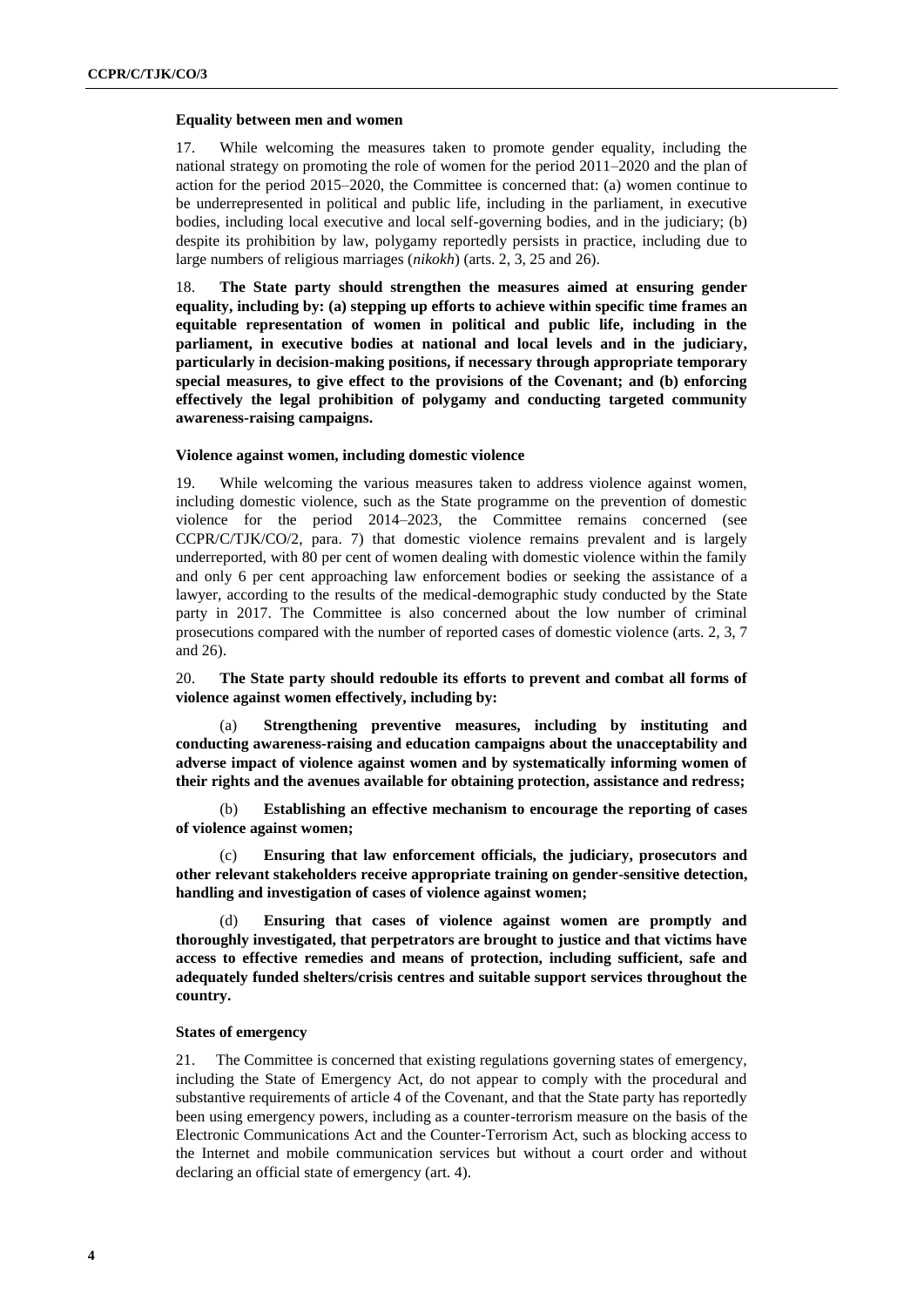22. **The State party should bring its regulations and practices governing states of emergency into full compliance with the requirements of article 4 of the Covenant, as interpreted in the Committee's general comment No. 29 (2001) on derogations from provisions of the Covenant during a state of emergency, particularly by ensuring that any derogations from Covenant rights are strictly limited to those required by the exigencies of the situation, and that no derogations from the non-derogable provisions of the Covenant are permissible.**

## **Combating terrorism and extremism**

23. The Committee is concerned about: (a) the broad and vague definitions of terrorism (Counter-Terrorism Act of 1999), extremism (Anti-Extremism Act of 2003) and public justification of terrorist and extremist activity (amendments to the Criminal Code adopted on 14 November 2016) that may lead in practice to arbitrariness and abuse; (b) the reported misuse of such legislation to limit and repress the freedom of expression of political dissidents and religious groups; and (c) the wide powers granted to the security services to block access to the Internet and mobile communications during a state of emergency, including in connection with counter-terrorism operations, without a court order (pursuant to the Counter-Terrorism Act as amended in 2015 and to article 33 of the Electronic Communications Act). The Committee notes that amendments to the Criminal Code and revised versions of the Counter-Terrorism Act and the Anti-Extremism Act have been prepared (arts. 2, 4, 14, 18 and 19).

24. **The State party should bring its current counter-terrorism and counterextremism regulations and practices into full compliance with the Covenant, including with the requirements of article 4. Inter alia, it should clarify and narrow the broad definitions of terrorism, the public justification of terrorist and extremist activity, and extremism (including by adding a requirement of violence or advocacy of hatred), and ensure that they comply with the principles of legal certainty and predictability and with relevant international standards, and that any limitations of human rights for national security purposes ensuing from the application of such regulations serve legitimate aims, are necessary and proportionate and are subject to appropriate safeguards. The State party should also ensure that any newly adopted counterterrorism and counter-extremism regulations fully comply with the above principles.**

## **Accountability for human rights violations in connection with the security operation in Khorugh**

25. The Committee regrets that the State party provided no information on the outcome of investigations (see CCPR/C/TJK/CO/2, para. 10) into the killing and injuring of civilians during the security operation in Khorugh city in July 2012, nor on any compensation awarded to victims or their families (arts. 2, 6 and 7).

26. **The Committee reiterates its previous recommendation (CCPR/C/TJK/CO/2, para. 10). The State party should take expeditious measures to ensure that those responsible for the killing and wounding of civilians during the security operation in Khorugh city are identified, prosecuted and convicted and that victims and their families are provided with full reparation, including adequate compensation.** 

#### **Death penalty**

27. While welcoming the continued moratorium on executions since 2004 and noting that the social and legal aspects of abolishing the death penalty have been under study by a dedicated working group since 2010, the Committee regrets the lack of progress made towards the abolition of the death penalty de jure and the accession to, or ratification of, the second Optional Protocol to the Covenant, aiming at the abolition of the death penalty (art. 6).

28. **The State party should maintain and ensure compliance with the moratorium on executions and take concrete steps, within a clear time frame, towards the abolition of the death penalty and the accession to, or ratification of, the second Optional Protocol to the Covenant.**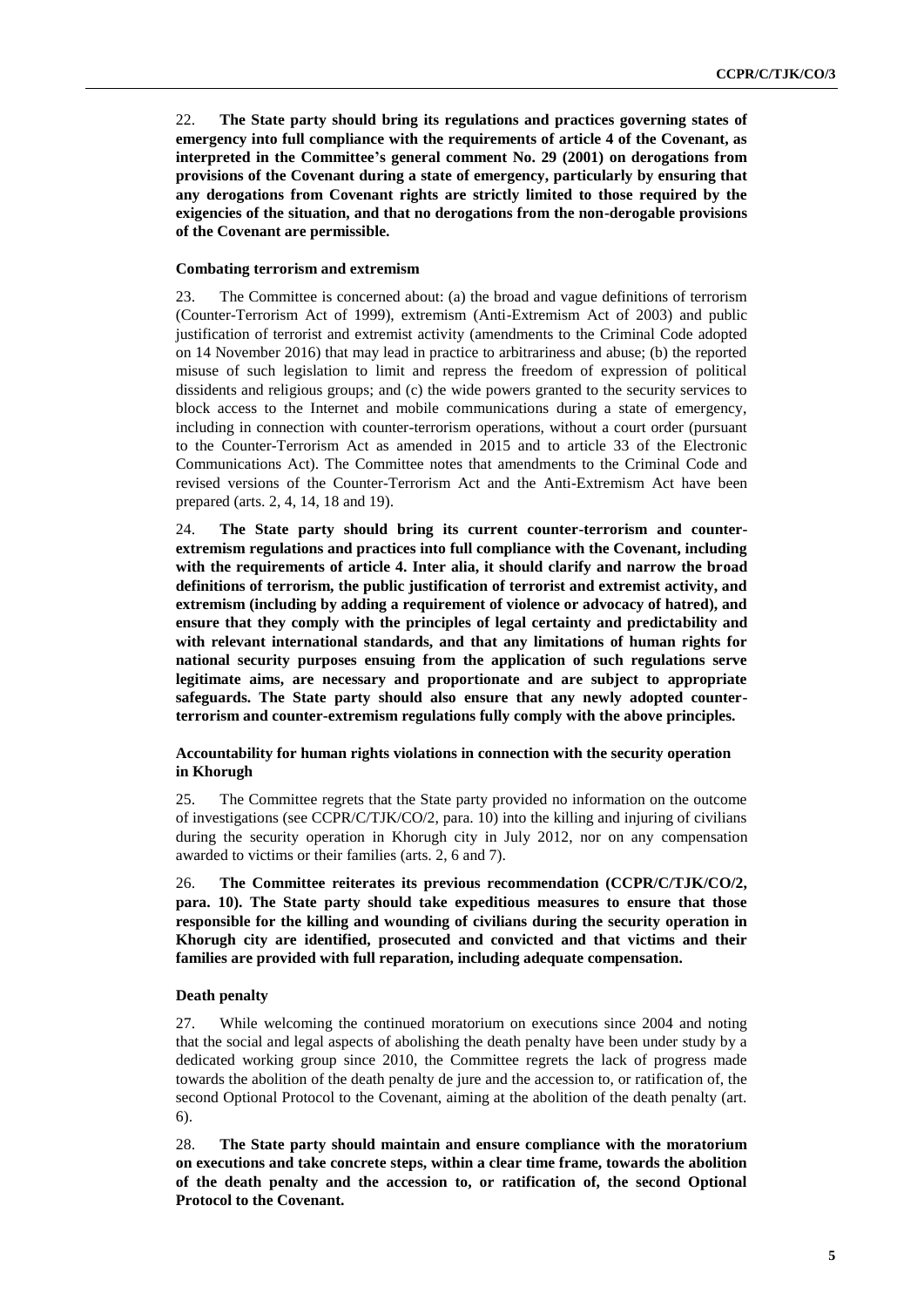#### **Deaths in custody**

29. The Committee remains concerned (see CCPR/C/TJK/CO/2, para. 9) about reports of deaths in custody, reportedly caused by torture and ill-treatment and high rates of tuberculosis and HIV/AIDS among prisoners, and regrets the lack of precise information on the number of deaths in custody in all places of derivation of liberty, as opposed to penal institutions only, and on the specific causes of death. It is concerned about the lack of effective investigation and prosecution of such cases, including in the cases of Kurbon Mannonov, Nozimdshon Tashirpov, and Ismonboy Boboev. The Committee is equally concerned about the lack of information on any prompt, independent and impartial investigations into the deaths of 21 and at least 29 prisoners during the prison riots in Khujand (November 2018) and Vahdat town (May 2019) respectively (arts. 2, 6, 7 and 10).

30. **The State party should abide by its obligation to respect and protect the right to life of individuals in custody by, inter alia, taking effective measures to address the underlying causes of deaths in custody, providing adequate medical care and ensuring prompt, impartial, independent and effective investigations into the circumstances surrounding deaths in custody, keeping victims' families properly informed at all stages of the investigation, bringing responsible persons to justice, where appropriate, and providing victims' families with reparation. Specifically with regard to the loss of lives during the prison riots in Khujand and in Vahdat town, the State party should carry out an investigation satisfying the standards referred to above into all cases of death, prosecuting those responsible for any excessive or disproportionate use of force during the riots, providing reparation to victims' families and returning the remains of the victims to their relatives for burial.** 

### **Torture and ill-treatment**

31. While noting the measures taken to combat torture, including legislative reforms such as the amendments to the Code of Criminal Procedure in 2016 and the increase in the penalty for torture, the Committee remains concerned about: (a) continued reports of torture or ill-treatment of persons deprived of their liberty, particularly for the purposes of extracting confessions, including against human rights defenders and political opponents, such as in the cases of members of the banned Islamic Renaissance Party Mahmadali Hayit and Rahmatullo Rajab, and of Zayd Saidov; (b) admission of evidence obtained under torture by domestic courts, despite such evidence being inadmissible in law; (c) the absence of an independent mechanism to investigate all allegations of torture or ill-treatment and the low number of investigations and prosecutions (arts. 2 and 7).

## 32. **The State party should take robust measures to eradicate torture and illtreatment by inter alia:**

(a) **Providing adequate training on the prevention of torture and on the humane treatment of detainees to all law enforcement officials and security forces;**

(b) **Ensuring that the inadmissibility of confessions obtained under torture is effectively enforced in practice by law enforcement officers, prosecutors and judges;**

(c) **Ensuring that all allegations of torture and other ill-treatment are promptly and thoroughly investigated by an independent and impartial body, that perpetrators are prosecuted and, if convicted, are punished with sanctions commensurate with the severity of the crime and that victims and, where appropriate, their families, are provided with full reparation, including rehabilitation and adequate compensation.**

#### **Treatment of prisoners**

33. While noting the measures taken to improve conditions of detention, the Committee is concerned about: (a) overcrowding, the poor material conditions of detention, the high incidence of tuberculosis and HIV/AIDS among inmates and the lack of adequate medical care; (b) the reported use of three secret punishment cells in detention facilities in Dushanbe and Khujand to subject inmates who have violated prison rules to physical abuse and degrading or humiliating treatment; (c) the harsh conditions of detention imposed on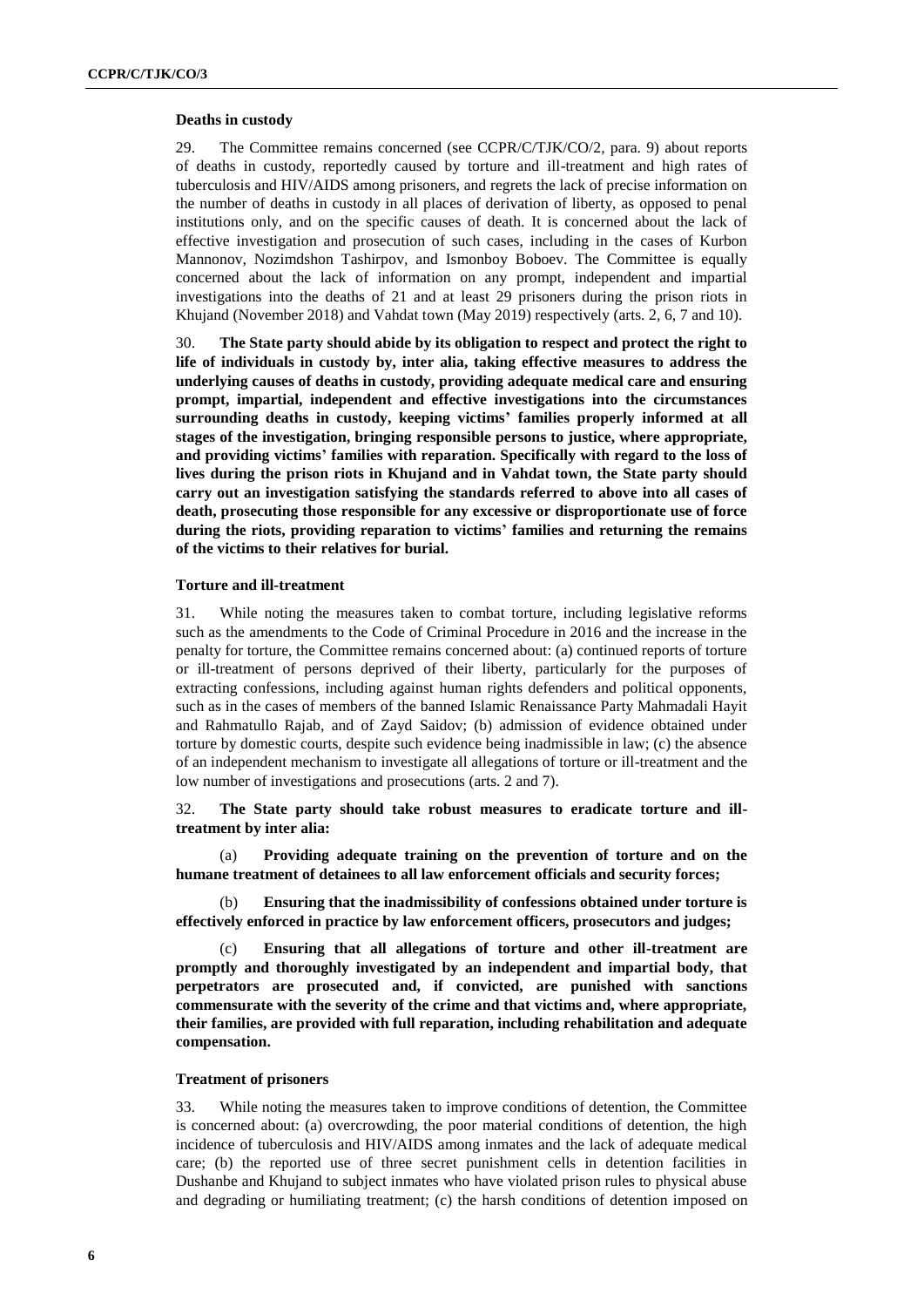prisoners sentenced to life imprisonment through a special prison regime (see CAT/C/TJK/CO/3); and (d) the reported obstacles and limitations on access by the Monitoring Group under the Ombudsman to all places of deprivation of liberty, and the insufficient efforts to facilitate the monitoring of such places by the International Committee of the Red Cross (ICRC) (arts. 7 and 10).

#### 34. **The State party should:**

(a) **Take effective measures to eliminate overcrowding in places of detention, including by increasing resort to non-custodial alternative measures to detention;** 

Strengthen its efforts to improve the material conditions of detention and **the provision of adequate and timely medical care, in accordance with the Covenant and the United Nations Standard Minimum Rules for the Treatment of Prisoners (the Nelson Mandela Rules), and bring the special regime for prisoners sentenced to life imprisonment into compliance with those standards;** 

(c) **Abolish the use of secret punishment facilities, including the three secret cells in detention facilities in Dushanbe and Khujand, and ensure that all prisoners are treated humanely in all circumstances;**

(d) **Ensure that the Monitoring Group enjoys unhindered access to all places of deprivation of liberty and is able to conduct private interviews with any person deprived of liberty, and facilitate the same access and ability to ICRC.** 

## **Freedom of movement**

35. The Committee is concerned at allegations of arbitrary travel bans imposed on family members, including young children, of opposition activists abroad in retaliation for their relatives' criticism of State officials and policies (arts. 12 and 19).

36. **The State party should ensure that any restrictions on travel abroad is justified under article 12 (3) of the Covenant, end the use of arbitrary travel bans against family members of opposition activists abroad and guarantee full respect for their freedom to leave the country.** 

## **Independence of the judiciary and the right to a fair trial**

37. While noting the measures taken to reform the judiciary, including the constitutional amendments of 22 May 2016, the Committee remains concerned (CCPR/C/TJK/CO/2, para. 18) that the judiciary is still not fully independent owing, inter alia, to the role of and influence exerted by the executive and legislative branches; the criteria for selection, appointment, reappointment and dismissal of judges; and the lack of security of tenure of judges. The Committee is also concerned about the insufficient independence of prosecutors, owing mainly to the procedure for their appointment and dismissal, and about the extensive powers vested in them. The Committee is concerned about allegations of unfair trials, including violations of equality of arms between the defence and the prosecution; a bias in favour of the prosecution, violation of the presumption of innocence and an extremely low acquittal rate (about 0.1 per cent in 2018), unfair trials, closed to the public, in the case of the leaders of the Islamic Renaissance Party, and closed trials in cases not involving national security charges (arts. 2 and 14).

38. **The State party should take all the measures necessary to safeguard, in law and in practice, the full independence of judges and prosecutors, including by:**

(a) **Ensuring that procedures for the selection, appointment, reappointment, suspension, removal of and disciplinary action against judges and prosecutors are in compliance with the Covenant and relevant international standards;** 

(b) **Guaranteeing the security of tenure of judges, including by considering providing for the automatic extension of the contract of a judge for a new 10-year term if the judge has performed his duties conscientiously;** 

(c) **Reducing the excessive powers of the Prosecutor's Office;**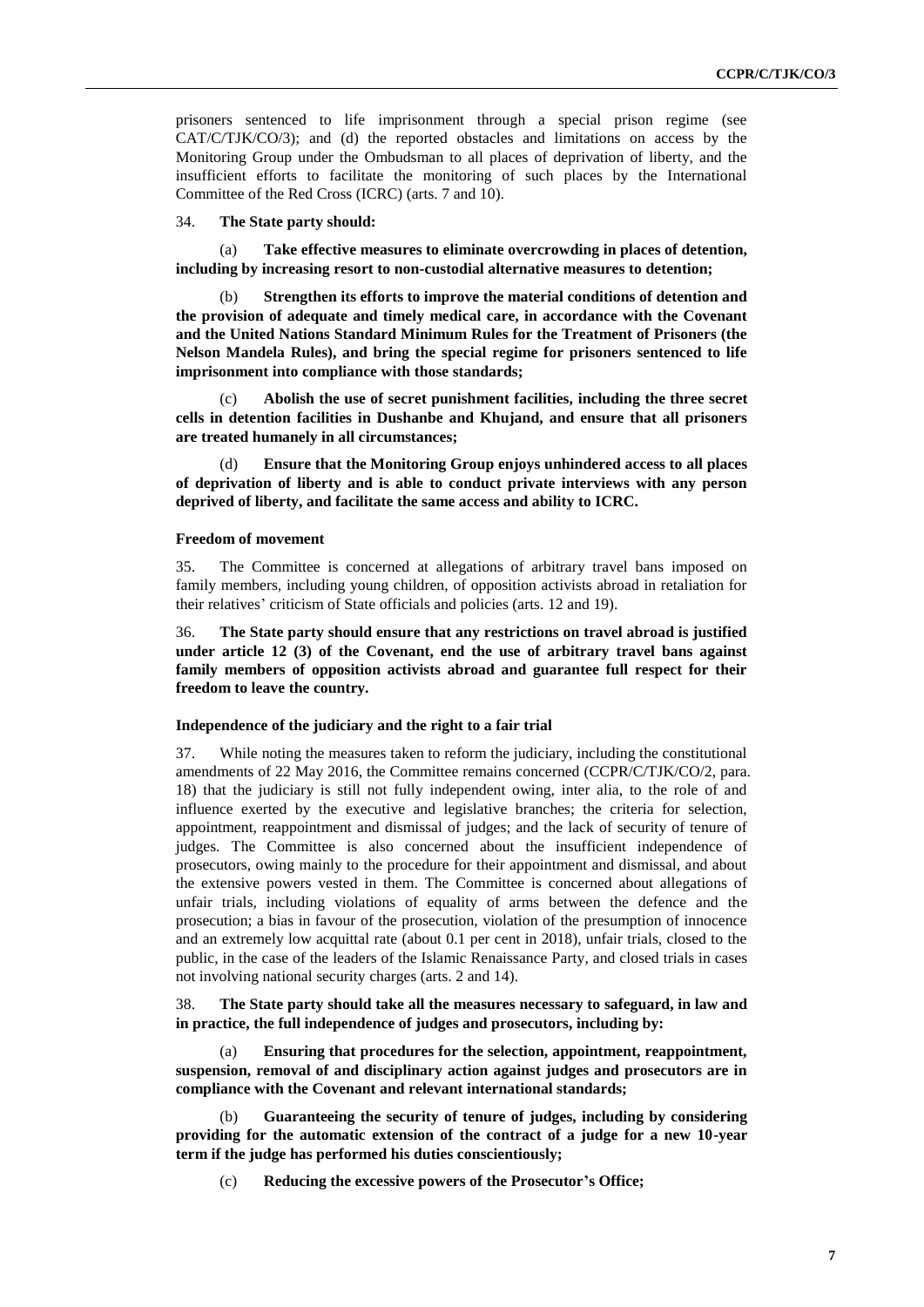(d) **Ensuring that defendants are in practice afforded all fair trial guarantees, regardless of their political affiliation or opinion, including equality of arms and presumption of innocence;**

(e) **Ensuring that any restrictions on the right to a public hearing are construed narrowly and are necessary, proportionate and justified in accordance with the Covenant.**

#### **Access to the legal profession and harassment of lawyers**

39. The Committee is concerned about the insufficient number of lawyers (a ratio of 1:13,000), reportedly attributed to the dramatic drop in their numbers following the implementation of the amendments of November 2015 to the Advokatura and Advocates' Activities Act that introduced additional qualification criteria for entry to the legal profession and the requirement that all lawyers pass the new qualification examinations. The Committee is also concerned at reports of the harassment and intimidation of lawyers who take up politically sensitive cases, including harassment of their families and the prosecution of such lawyers, often leading to conviction to lengthy prison terms, such as in the case of human rights lawyers Buzurgmekhr Yorov, Nuriddin Makhkamov, Shukhrat Kudratov, Jamshed Yorov and Muazzamakhon Kadirova (arts. 2, 9 and 14).

40. **Taking into account the Covenant and the 1990 Basic Principles on the Role of Lawyers, the State party should take the measures necessary to:**

(a) **Increase the number of practising lawyers to ensure effective access to justice and to independent legal assistance;** 

(b) **Ensure that sufficient safeguards are in place, both in law and in practice, to guarantee the full independence and safety of lawyers and that they are able to carry out their legitimate duties without any harassment, undue interference or fear of arbitrary criminal prosecution and conviction or of other retaliatory measures.**

#### **Surveillance and interception of private communications**

41. The Committee is concerned that the amendments to the Operative and Search Activity Act, adopted in July 2017, and presidential decree No. 765 of November 2016, establishing a single communications switching centre, do not afford sufficient safeguards against arbitrary interference with the privacy of individuals, owing, inter alia, to the wide powers granted to security and law enforcement agencies to monitor the entire Internet traffic, to access all users' information and to intercept communications and retrieve data without a court order. It is concerned at reports that individuals are subject to surveillance and are fined, punished and even detained or imprisoned for visiting "undesirable websites" or posting "inappropriate comments" online – none of which are defined under the abovementioned regulations (arts. 17 and 19).

42. **The State party should ensure that: (a) all types of surveillance activities and interference with privacy, including online surveillance, interception of communications and communications data (metadata) and retrieval of data, are governed by appropriate legislation that is in full conformity with the Covenant, in particular articles 17 and 19, including with the principles of legality, proportionality and necessity, and that State practice conforms thereto; (b) surveillance and interception is conducted subject to judicial authorization and to effective and independent oversight mechanisms; and (c) the persons affected have proper access to effective remedies in cases of abuse.**

#### **Freedom of conscience and religious belief**

43. The Committee remains concerned (see CCPR/C/TJK/CO/2, para. 20) that interference by the State in religious affairs, worship and freedom of religion and the ensuing restrictions, such as those set out below, are incompatible with the Covenant: (a) interference with the appointment of imams and the content of their sermons; (b) control over books and other religious materials; (c) the requirement of State permission for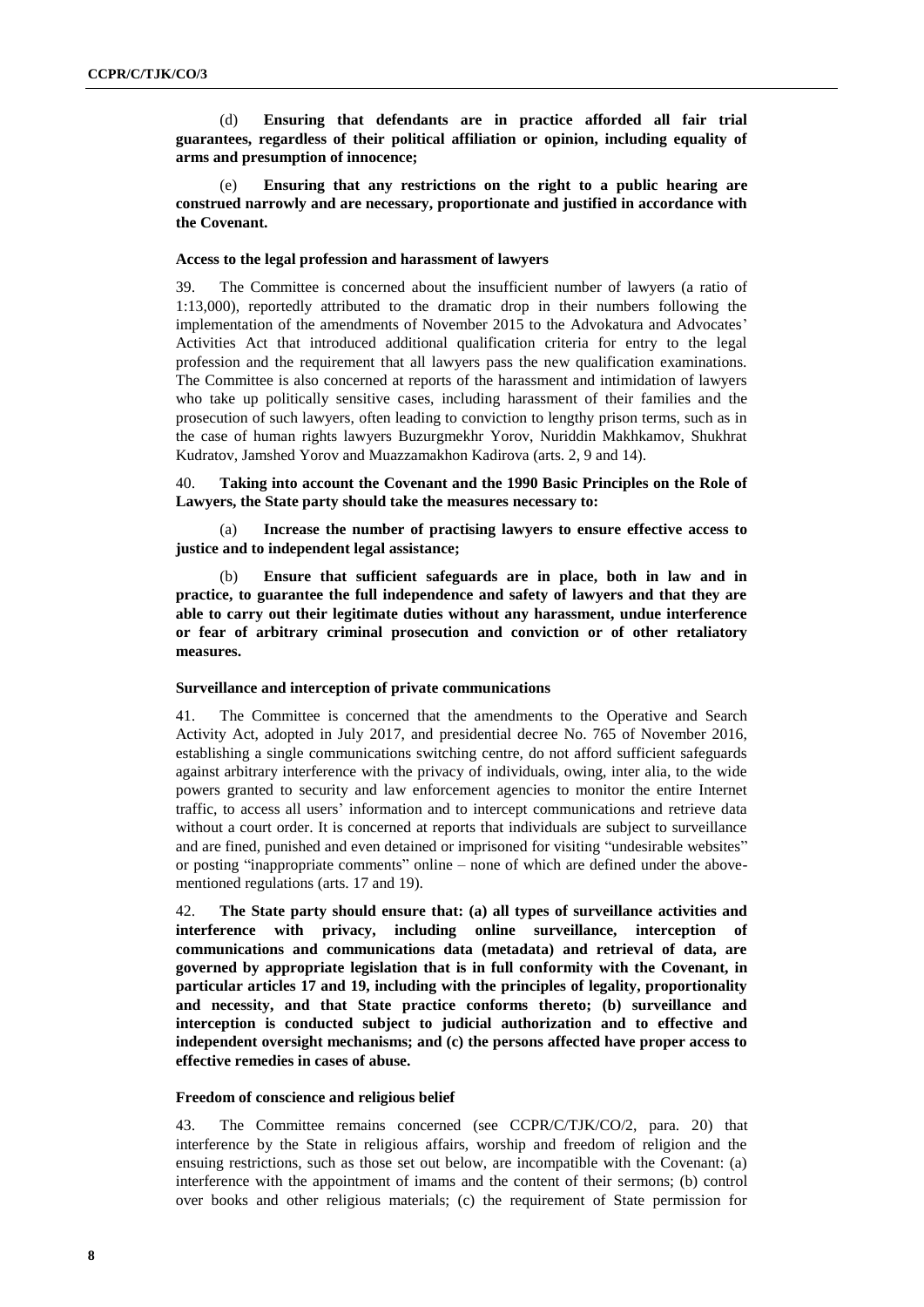receiving religious education abroad; (d) the prohibition against entering a mosque for those under 18 years of age; (e) the regulations regarding the registration of religious organizations; (f) the regulations on wearing clothes during traditional or religious celebrations (2017 amendments to the Act on Regulating Traditions, Celebrations and Rituals and the guidelines issued by the Committee for Religious Affairs in September 2017) and the prohibition of certain attire in practice, such as the hijab; (g) restrictions imposed on Christian religious minorities, including Jehovah's Witnesses (art. 18).

44. **The State party should guarantee the effective exercise of freedom of religion and belief and freedom to manifest a religion or belief in law and in practice. It should revise all relevant laws and practices with a view to removing all restrictions that go beyond the narrowly construed restrictions permitted under article 18 of the Covenant.**

#### **Conscientious objection to military service**

45. The Committee, while noting that a working group was created to develop a new draft law on alternative service, remains concerned (CCPR/C/TJK/CO/2, para. 21) that the current legislation still does not provide for the right to conscientious objection to compulsory military service (art. 18).

46. **The State party should step up its efforts to adopt the legislation necessary to recognize the right to conscientious objection to military service without discrimination as to the nature of the beliefs (religious or non-religious beliefs grounded in conscience) justifying the objection, and to ensure that alternative service is not punitive or discriminatory in nature or duration by comparison with military service.**

#### **Freedom of expression**

47. The Committee remains concerned (see CCPR/C/TJK/CO/2, para. 22) about restrictions on the freedom of expression in law and in practice that do not appear to comply with the Covenant, including:

(a) Criminalization of insulting or libelling the President/leader of the nation (art. 137 of the Criminal Code) and insult against other State officials (art. 330 of the Criminal Code);

(b) State control over the media resulting in self-censorship by media outlets and journalists;

(c) The required registration of all new periodicals and printing houses with the State Committee for National Security, pursuant to the regulations adopted in February 2017;

(d) Periodical blocking of media platforms such as BBC and CNN and of social media and search platforms such as Facebook and YouTube;

(e) The requirement to obtain written official approval for any book that is brought into or taken out of the country;

(f) Obstacles to the effective exercise of the right of access to information held by public bodies in practice;

(g) The lack of independence of the broadcasting and licensing authority, the State Committee for Television and Radio Broadcasting;

Harassment of independent journalists and media workers for critically reporting on State policies and on other matters of public interest, including through intimidation, the use of civil defamation suits and the imposition of disproportionate sanctions as a result, and prosecutions on allegedly trumped-up charges, including fraud, extortion and extremism (arts. 9, 14, and 19).

48. **The State party should revise its laws and practices with a view to guaranteeing the full enjoyment of freedom of expression and peaceful assembly by everyone,**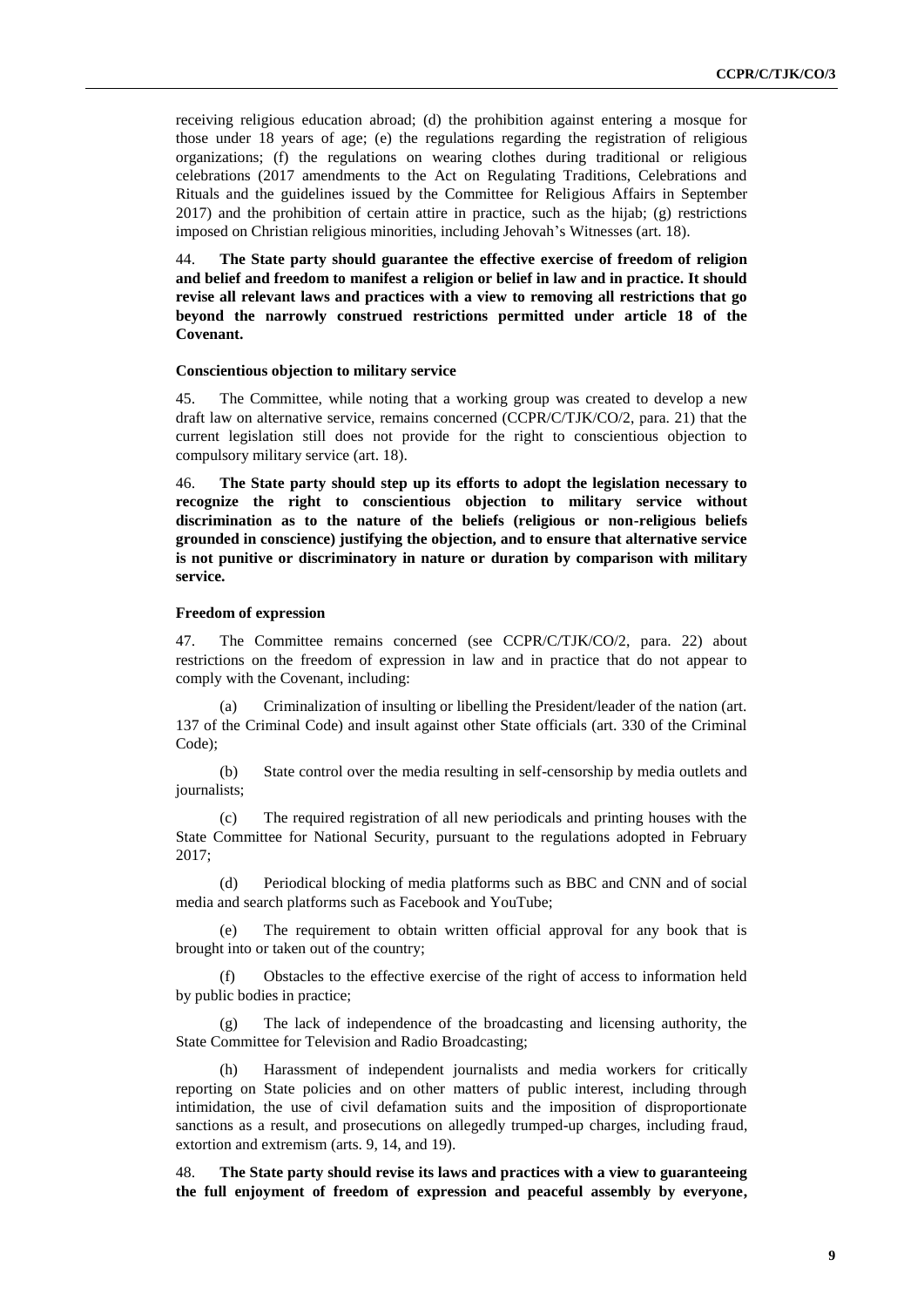**taking into account the Committee's general comment No. 34 (2011) on the freedoms of opinion and expression. It should, inter alia:**

(a) **Consider decriminalizing insulting or libelling the President/leader of the nation and insulting other State officials;**

(b) **Promote plurality of opinions in the media and ensure that the media and media workers can operate free from undue State interference;**

Repeal or otherwise amend the laws and regulations providing for the **restrictions referred to above, with a view to bringing them into full compliance with the State party's obligations under the Covenant;**

(d) **Lift all other undue restrictions on the exercise of freedom of expression and ensure that any restrictions comply with the strict requirements of article 19 (3) of the Covenant;**

(e) **Ensure that the right of access to information held by public bodies can be effectively exercised in practice, including by addressing any practical or administrative obstacles to processing information requests and by ensuring timely responses to such requests;** 

(f) **Take all measures necessary to ensure the independence of the broadcasting and licensing authority;**

(g) **Ensure the effective protection of independent journalists and media workers against any form of intimidation and refrain from using civil and criminal provisions, including the provisions on extremism, as well as other regulations, as a tool to supress critical reporting on matters of public interest.**

#### **Peaceful assembly**

49. The Committee is concerned about undue restrictions on the exercise of freedom of peaceful assembly, including those set out in the Meetings, Rallies, Demonstrations and Processions Act (2014), such as the requirement of prior authorization for holding assemblies (15 days' advance notice), the limitation of assemblies to certain areas and hours of the day, the ban on night protests, the ban on persons with a record of certain administrative offences from organizing assemblies, and restrictions on the participation of foreign nationals in assemblies (art. 21).

50. **The State party should revise its laws, regulations and practices, including the 2014 Meetings, Rallies, Demonstrations and Processions Act, with a view to guaranteeing the full enjoyment of the right to freedom of assembly, both in law and in practice, and to ensuring that any restrictions on the freedom of assembly comply with the strict requirements of article 21 of the Covenant.**

#### **Freedom of association**

51. The Committee is concerned at reports of frequent inspections of non-governmental organizations (NGOs) resulting in fines or even closure of some of them. The Committee is also concerned about the chilling effect on the activities of NGOs as a result of the financial reporting requirements introduced by the amendments to the Public Associations Act, adopted on 2 January 2019, aimed at preventing money laundering and the financing of terrorism through NGOs. The Committee also notes that a working group was set up in May 2019 to draft a new law on non-commercial organizations and regrets the lack of information on this draft (arts. 19 and 22).

52. **The State party should ensure that existing relevant laws, regulations and practices governing public associations and NGOs, including any such future regulations, are in full compliance with the provisions of articles 19 and 22 of the Covenant, including by ensuring that they do not lead in practice to undue control over or interference in the activities of NGOs.**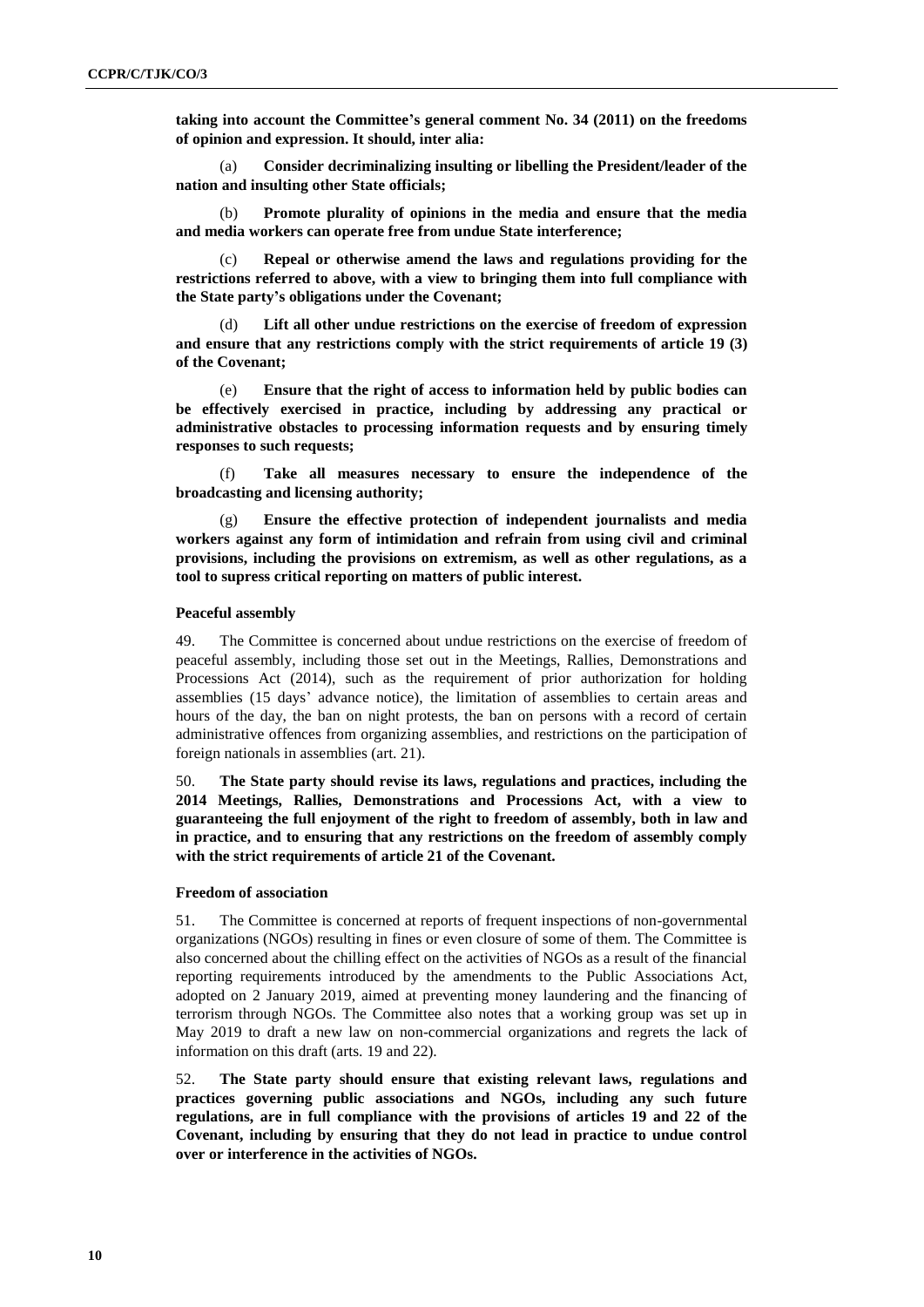#### **Participation in public affairs**

53. The Committee notes with concern that the ban on religious and ethnicity-based political parties, introduced by the constitutional amendments of 2016, raises issues of compatibility with the Covenant. It remains concerned (see CCPR/C/TJK/CO/2, para. 24) about politically motivated harassment of opposition members that undermines genuine political pluralism and notably about: (a) the harassment and lengthy prison sentences handed down in respect of the leaders of the Islamic Renaissance Party after unfair and closed trials (see para. 37 above) and the imprisonment of party members following the designation of the party in 2015 as "terrorist" for their alleged involvement in the attempted violent seizure of; (b) the persecution of members of the opposition movement, Group 24, which was declared as "extremist", including prosecutions, convictions and the alleged enforced disappearance of Ehson Odinaev in 2015; and (c) serious harassment, and often imprisonment, of family members of opposition groups or of individuals associated with such groups (arts. 7, 9, 14, 19, 22 and 25).

54. The Committee is concerned that the current electoral framework provides for undue limitations on the right to stand for elections, owing to strict eligibility requirements, such as those related to language, education and residency, and on the right to vote owing to the denial of the right to vote to any person declared incompetent by a court or serving a prison sentence, regardless of the severity of the crime. The Committee is also concerned about the insufficient independence of the Central Commission for Elections and Referendums and about the reported irregularities during the parliamentary elections of 2015, in particular the limited or non-existent access to State-run television for opposition politicians, the minimal broadcast time allowed to express their political views and the blocking of opposition party websites (arts. 10 (3), 19, 25 and 26).

55. **The State party should bring its electoral regulations and practices into full compliance with the Covenant, including its article 25, inter alia by:** 

(a) **Giving full effect to the right of every citizen to genuinely take part in the conduct of public affairs and fostering a culture of genuine political pluralism;** 

(b) **Refraining from using criminal laws as a tool to harass and exclude opposition members from meaningful participation in public life and electoral processes, and conducting a thorough, credible and impartial investigation into the alleged enforced disappearance of Ehson Odinaev;**

(c) **Revising the limitations on the right to stand for election, with a view to ensuring their compatibility with the Covenant;**

Revising legislation that provides for a blanket denial of the right to vote **to all convicted prisoners, which does not meet the requirements of article 10 (3), read in conjunction with article 25, of the Covenant and for denial of the right to vote to any person declared incompetent by a court;**

(e) **Ensuring the full independence of the Central Commission for Elections and Referendums;**

(f) **Implementing equal electoral campaigning conditions for all, including equal access to State-run television.**

### **D. Dissemination and follow-up**

56. **The State party should widely disseminate the Covenant, its first Optional Protocol, its third periodic report, the written replies to the Committee's list of issues and the present concluding observations with a view to raising awareness of the rights enshrined in the Covenant among the judicial, legislative and administrative authorities, civil society and non-governmental organizations operating in the country, and the general public. The State party should ensure that the periodic report, the written replies and the present concluding observations are translated into the official languages of the State party.**